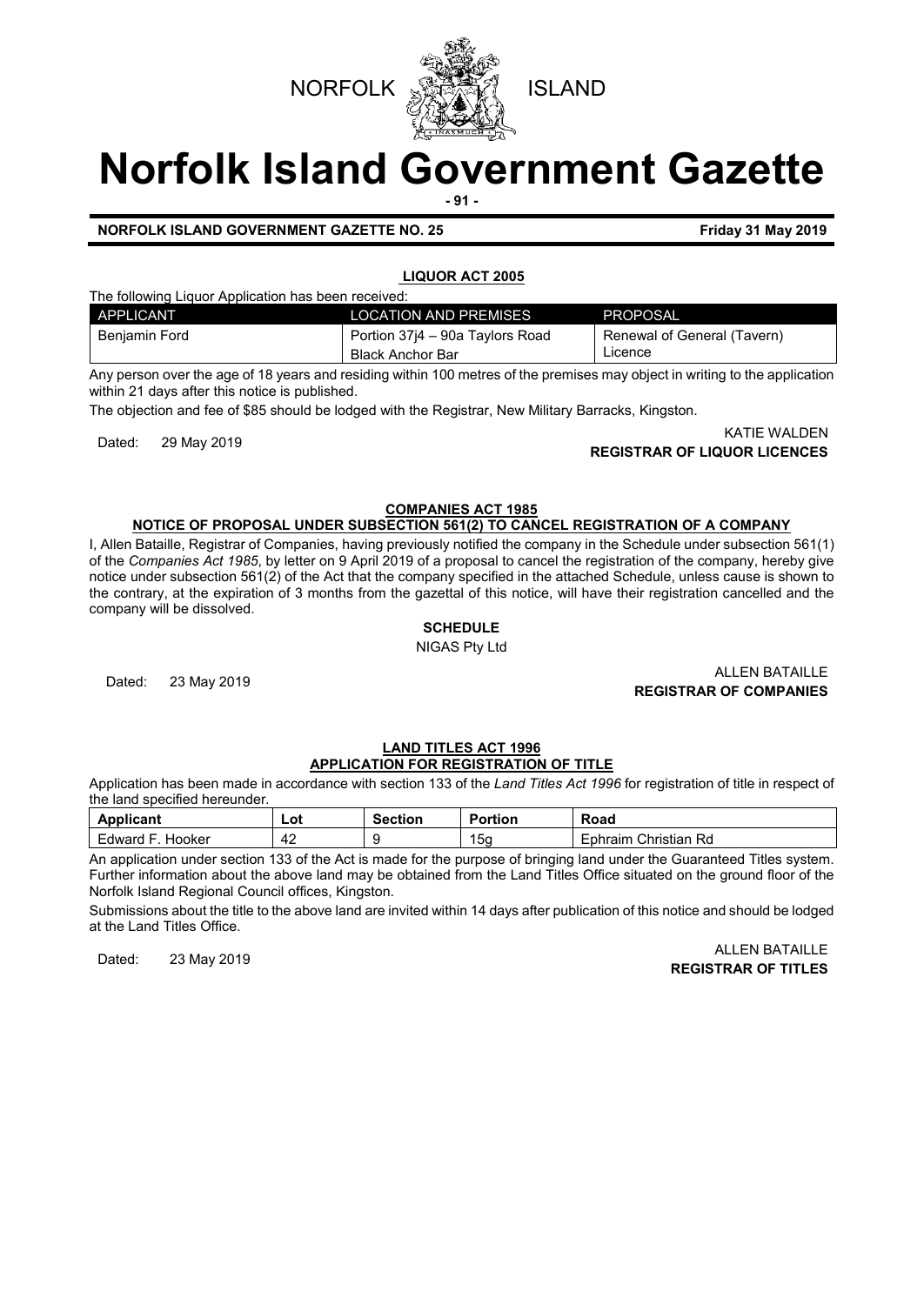#### **NORFOLK ISLAND GOVERNMENT GAZETTE NO. 25 Friday 31 May 2019**

# **TRAFFIC ACT 2010**

# **CLOSURE OF ROAD ON MONDAY 10 JUNE 2019**

I, Lotta Jackson, Chief Executive Officer and General Manager of the Norfolk Island Regional Council; under section 50 of the *Traffic Act 2010*, close that part of the road specified in Part 1 of the Schedule to all vehicular traffic (except for classes of vehicles specified in Part 2 of the Schedule) for the period **9:00am to 11:00am on Monday 10 June 2019** as in my opinion it is necessary or desirable to do so for the purpose of enabling a public function to be held on or in the vicinity of the road, namely for the BOUNTY DAY COMMITTEE to conduct the **BOUNTY DAY PARADE** and for public safety purposes.

#### **SCHEDULE**

- **Part 1** Road closure: The western end of Bay Street at intersection with Pier Street blocked when the parade/spectators are congregating; Pier Street, Quality Row onto Driver Christian Road (up to Bloody Bridge) blocked for the movement of the parade.
- **Part 2** Exempted vehicle: One bus and one truck with elderly people allowed to drive through road closure, to lead the parade; police and emergency services vehicles and official vehicles.

#### Dated: 21 May 2019<br>Curre executive official **CHIEF EXECUTIVE OFFICER**

#### **NORFOLK ISLAND JUNIOR YOUTH COUNCIL (JUUNYA KAUNSL) MEMBERSHIP EXPRESSION OF INTEREST 10/2019**

Council is seeking applications for the appointment of members, aged 12 to 16 years and/or Year 11, to the Council's Norfolk Island Junior Youth Council. Junior Youth Council members will be appointed for four years, or until they resign or reach the age of 16 years and/or year 11 at school.

The Junior Youth Council will be facilitated by Norfolk Island Central School teachers and will meet regularly once per week during school time (during roll call). Junior Youth Council representatives will also take turns to attend Youth Council meetings at Council Chambers.

The Committee operates in accordance with its adopted Terms of Reference, which are available on Council's website: [www.norfolkisland.gov.nf/your-council/council-advisory-committees/youth-and-junior-youth-council](http://www.norfolkisland.gov.nf/your-council/council-advisory-committees/youth-and-junior-youth-council)

The purpose of the Norfolk Island Youth Council and Junior Youth Council committee is to:

- encourage student and young people's participation in Council's activities and community service initiatives
- assist Norfolk Island Regional Council in effective policy and project planning, development, integration and implementation through the provision of advice
- assist Norfolk Island Regional Council in the identification of current interests of young people (aged 12–25 years) on Norfolk Island
- support and promote activities and special projects that relate to young people living on or visiting Norfolk Island
- consult with young persons, community groups and Council on issues and policies
- assist in planning for youth events such as Youth Week.

Interested young people must complete and submit the application form available on the Council's website: [www.norfolkisland.gov.nf/join-norfolk-island-youth-council](http://www.norfolkisland.gov.nf/join-norfolk-island-youth-council)

| Application to be marked: | Norfolk Island Junior Youth Council Application 10/2019                                                  |
|---------------------------|----------------------------------------------------------------------------------------------------------|
| Closing date:             | Friday 7 June 2019 at 3:00pm                                                                             |
| <b>Submissions:</b>       | Junior Youth Council applications can be submitted to the Norfolk Island Central<br>School front office. |
|                           | Email submissions to: regional council @nirc.gov.nf                                                      |
| <b>Contact Person:</b>    | Kym Buffett                                                                                              |
|                           | E: kym.buffett@nirc.gov.nf                                                                               |
|                           | P: 22147                                                                                                 |
|                           | $\cap$ TTA IAOI/OONI                                                                                     |

Dated: 17 May 2019 LOTTA JACKSON **GENERAL MANAGER**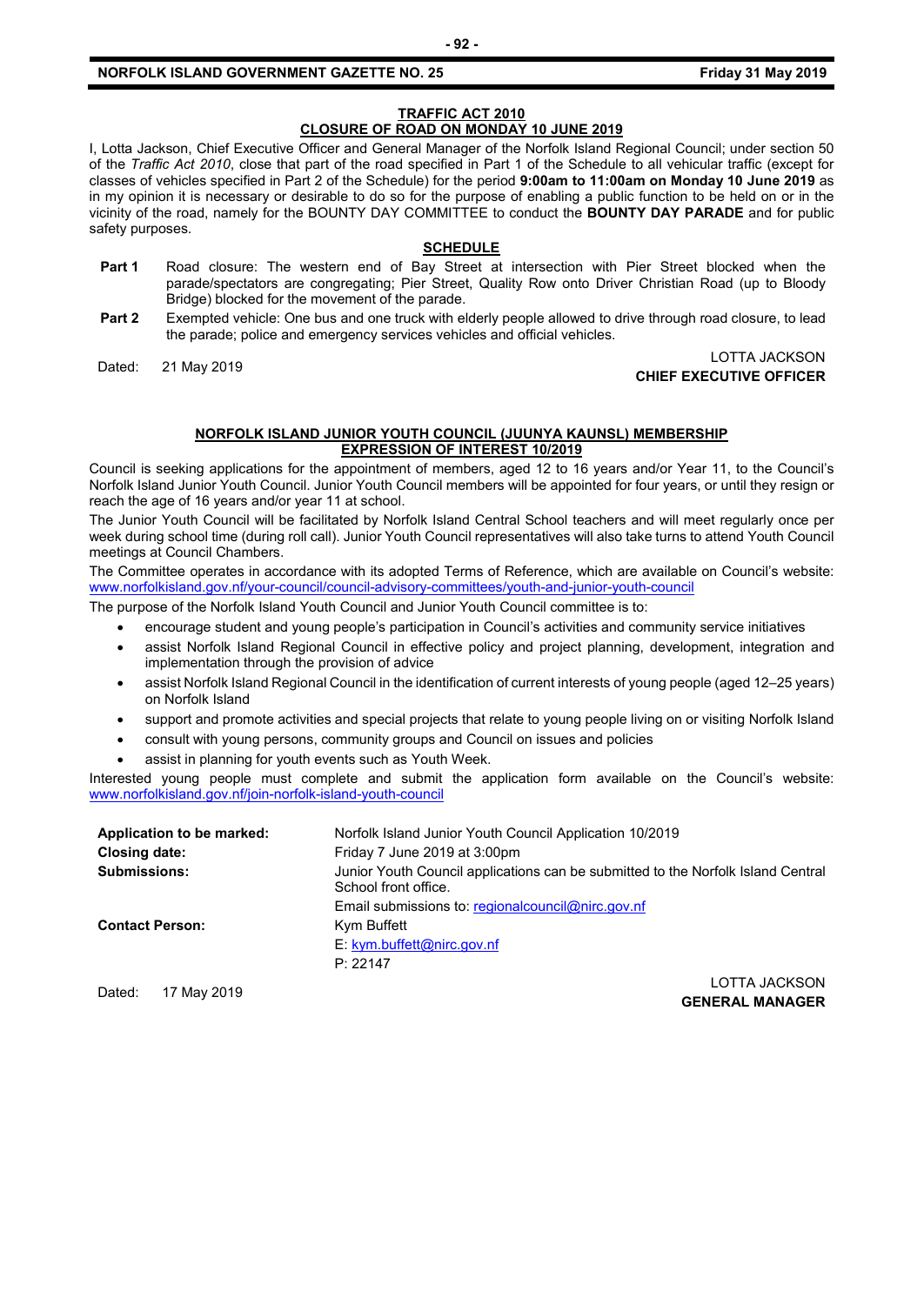#### **NORFOLK ISLAND GOVERNMENT GAZETTE NO. 25 Friday 31 May 2019**

# **FULL-TIME POSITION VACANT**

Norfolk Island Regional Council is seeking applications from enthusiastic, suitable persons to join the Council team. The relevant Position Description listing the full set of key accountabilities and competencies is available on our website – [www.norfolkisland.gov.nf/your-council/working-council](http://www.norfolkisland.gov.nf/your-council/working-council)

# **Job Number: NIRC201819-43 (vacant position – not new)**

**Executive Manager Organisational Development (1003) –** \$130,000 per annum **Previous Applicants need not re-apply**

The role of Executive Manager Organisational Development is responsible for building and driving Council's workforce strategy, guiding the General Manager and Executive Management Team to provide expert coaching, advice and solutions that support the development of an organisational culture that results in improved business performance.

You will manage a team of professionals responsible for the delivery of business partnering and employment relations, workforce development, EEO management plan, succession planning, learning and development, health and safety, risk and audit functions, and governance.

# **Enquiry Contact Officer – Lotta Jackson, emai[l lotta.jackson@nirc.gov.nf](mailto:lotta.jackson@nirc.gov.nf) OR PHONE +6723 51005.**

General enquiries may be made to Human Resources Office, [hr@nirc.gov.nf](mailto:hr@nirc.gov.nf) or phone Joy Walker on + 6723 22001, Ext.2. 7.5% superannuation, employer contributions only made if monthly wages exceed \$450 (before tax).

Appointments will be made on merit in compliance with the principles of Equal Employment Opportunity (EEO). If you are interested in the advertised position you will need to send a written application addressing the competencies and qualifications contained in the Position Description. Applications must also include a resumé/curriculum vitae and two recent work-related referees. Please note that if you do not fully address the competencies and qualifications criteria you may be excluded from being shortlisted for further progression in the recruitment process. Applications are to be lodged by **email** to [hr@nirc.gov.nf](mailto:hr@nirc.gov.nf) **no later than 9:00am, Monday, 10 June 2019.** 

Dated: **24 May 2019** LOTTA JACKSON **GENERAL MANAGER**

# **FULL-TIME POSITION VACANT**

Norfolk Island Regional Council is seeking applications from enthusiastic, suitable persons to join the Council team. The relevant Position Description listing the full set of key accountabilities and competencies is available from our website – [www.norfolkisland.gov.nf/your-council/working-council](http://www.norfolkisland.gov.nf/your-council/working-council)

# **Job Number: NIRC201819-47 – Vacant position**

**Maintenance Facilities Officer (1054) –** \$50,016.72 per annum

To undertake and maintain Norfolk Island Regional Council's buildings, structures, assets, metal fabrication workshop and complete general construction, maintenance and cleaning duties as required to a high standard of presentation.

**Enquiry Contact Officer – Alan Buckley – phone +6723 50057 or email [alan.buckley@nirc.gov.nf](mailto:alan.buckley@nirc.gov.nf)**

General enquiries may be made to Human Resources Office[, hr@nirc.gov.nf](mailto:hr@nirc.gov.nf) or phone Joy Walker on + 6723 22001, Ext.2 or Ext.115.

7.5% superannuation, employer contributions only made if monthly wages exceed \$450 (before tax).

Appointments will be made on merit in compliance with the principles of Equal Employment Opportunity (EEO). If you are interested in the advertised position you will need to send a written application addressing the competencies and qualifications contained in the Position Description. Applications must also include a resumé/curriculum vitae and two recent work-related referees. Please note that if you do not fully address the competencies and qualifications criteria you may be excluded from being shortlisted for further progression in the recruitment process. Applications are to be lodged by **email** to [hr@nirc.gov.nf](mailto:hr@nirc.gov.nf) **no later than 9:00am, Monday, 10 June 2019.** 

Dated: **24 May 2019** LOTTA JACKSON **GENERAL MANAGER**